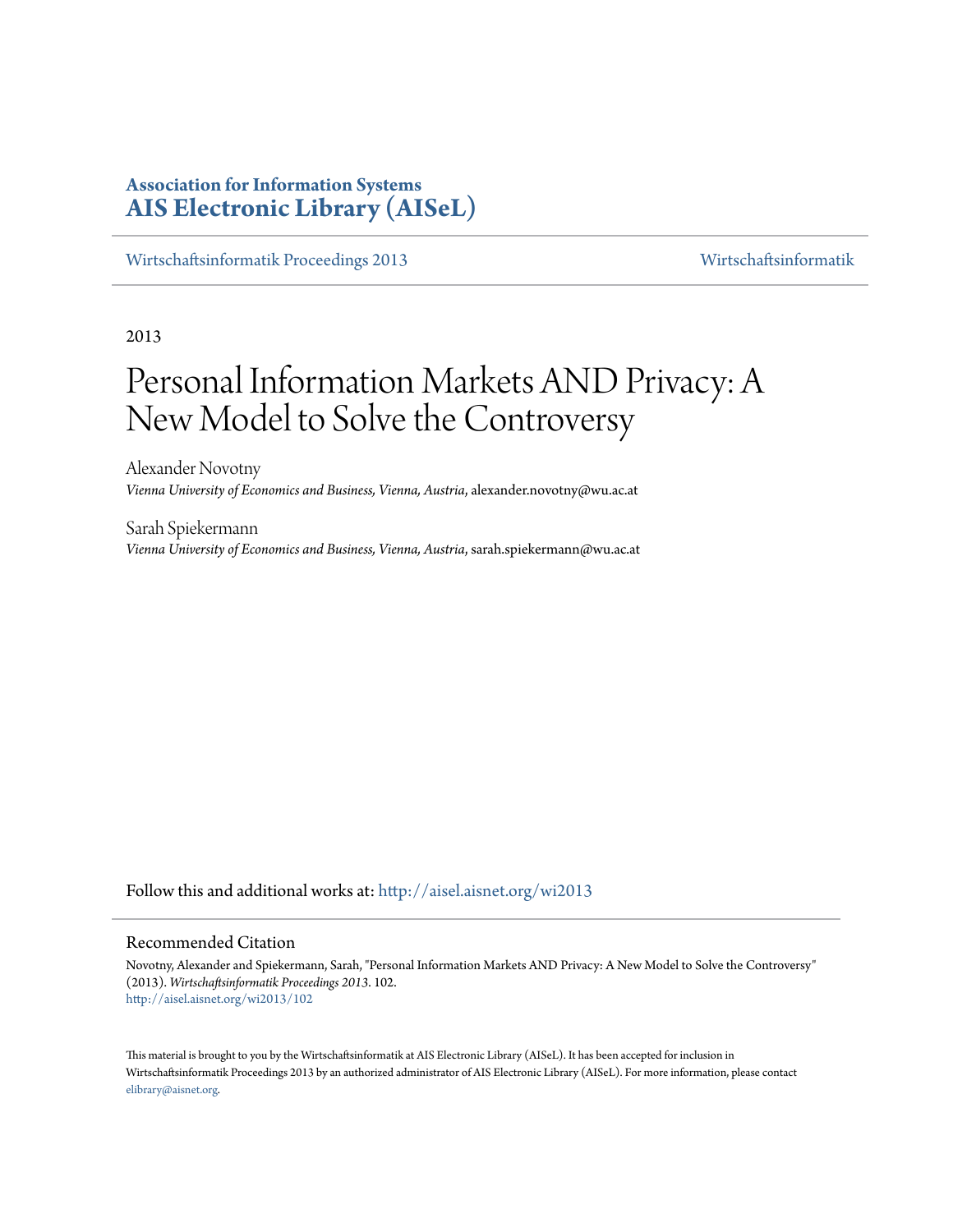# **Personal Information Markets AND Privacy: A New Model to Solve the Controversy**

Alexander Novotny and Sarah Spiekermann

Vienna University of Economics and Business, Vienna, Austria {alexander.novotny,sarah.spiekermann}@wu.ac.at

**Abstract.** From the early days of the information economy, personal data has been its most valuable asset. Despite data protection laws, companies trade personal information and often intrude on the privacy of individuals. As a result, consumers feel out of control and lose trust in electronic environments. Technologists and regulators are struggling to develop solutions that meet businesses' demand for more personal information while maintaining privacy. However, no promising proposals seem to be in sight. We propose a 3-tier personal information market model with privacy. In our model, clear roles, rights and obligations for all actors re-establish trust. The 'relationship space' enables data subjects and visible business partners to build trusting relationships. The 'service space' supports customer relationships with distributed information processing. The 'rich information space' enables anonymized information exchange. To transition to this model, we show how existing privacy-enhancing technologies and legal requirements can be integrated.

**Keywords:** informational privacy, personal data markets, privacy regulation

#### **1 Introduction**

The digital economy is in a deep crisis. From the inception of the digital economy, personal information (PI) has emerged as its core asset. PI is "any information relating to an *identified or identifiable* natural person" [1]. Abundantly leveraged as a free commons, PI is at the core of Internet economics and is considered the motor for online innovation. "Personal data is the new oil of the Internet and the new currency of the digital world" [2]. It finances the Internet's free content. It strengthens an Internet company's competitive stance. In many cases, it is even the only ingredient that brings an online service to life (e.g., social networking).

However, PI is also at the core of three facets that constitute humanity: Identity, dignity and privacy. And as PI is increasingly collected, used, packaged, and sold, more conflict arises around how people can retain control of their identities and protect their dignity and privacy. Under the umbrella terms "data protection" and "privacy" - the ability to control both the circulation of PI (out-flowing information) and the access of others to the self (in-flowing information) [3] - a global political debate has

11<sup>th</sup> International Conference on Wirtschaftsinformatik,  $27<sup>th</sup>$  February –  $01<sup>st</sup>$  March 2013, Leipzig, Germany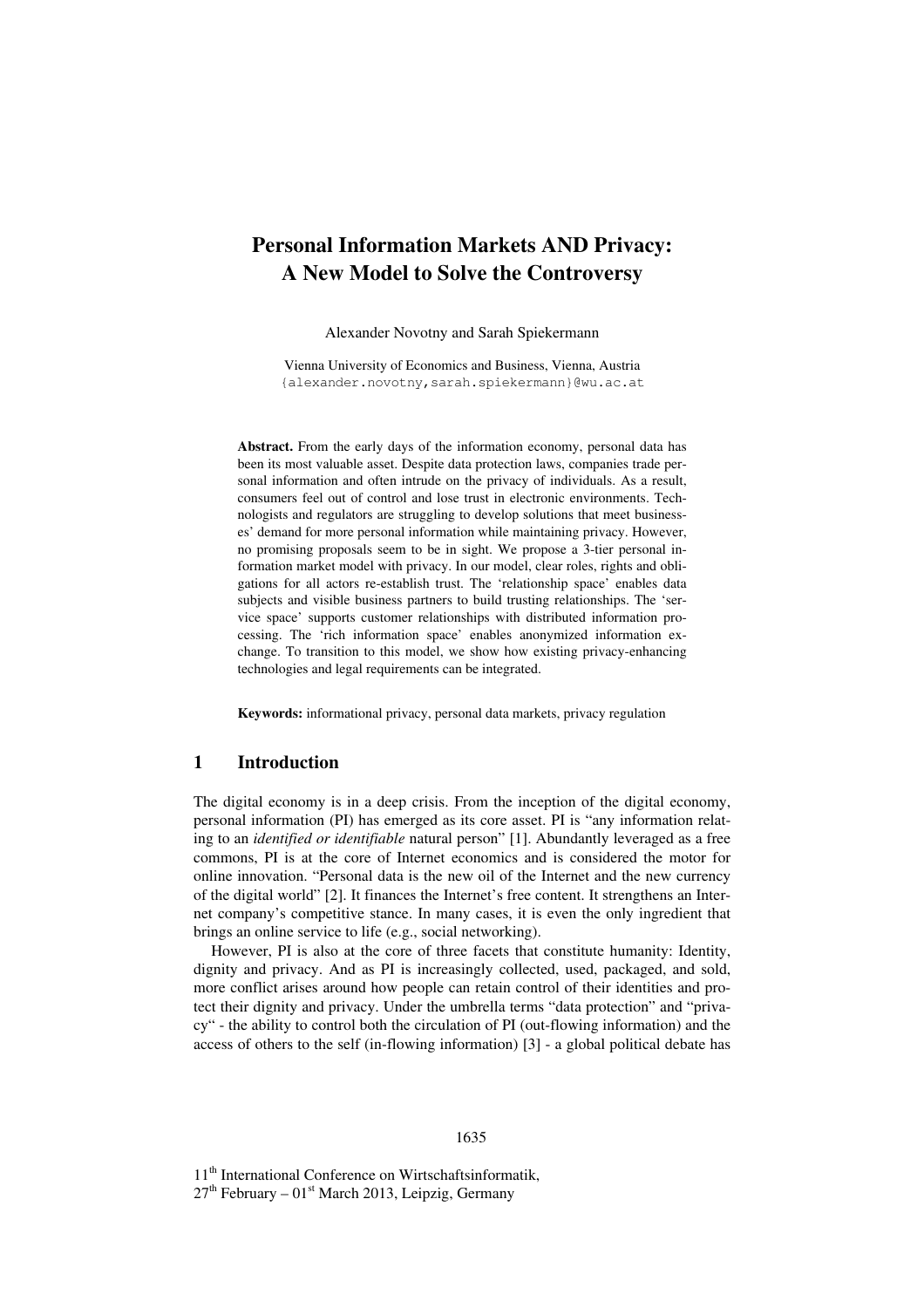emerged. This debate centers on whether people shall be enabled to control their PI and which aspects companies shall be allowed to use.

Unfortunately, the economic realities of personal data markets on one side and data protection efforts on the other are drifting apart. Companies capitalize on opportunities to collect and trade PI at an unprecedented scale. Uncontrolled PI trading has evolved [4]. Every time users surf online, an average of 56 parties track their activities on a website, largely without their consent or knowledge [5]. Companies claim "legitimate" business interests in the data they collect. The digital marketing association thinks that "marketing fuels the world" [6]. Major self-regulatory efforts of the industry, such as the Safe Harbor Agreement and the Do-Not-Track initiatives, are failing [6]. As a result, almost every regulatory privacy framework in the world (EU data protection directive 95/46/EC, Convention 108, OECD Data Protection Guidelines, US Bill of Rights Proposal, and more) is now being overhauled with the goal of strengthening consumer rights.

However, will regulation and self-regulation initiatives achieve what they say they aim for? With increasing business interest in personal information and an escalating conflict between privacy rights groups, regulators and industry, we believe that the time is ripe to develop a tenable vision of PI markets. This vision must allow for an innovative information-rich world while maintaining privacy. Fruitful streams of research and innovation depend on data about individuals. However, harm to human dignity and privacy must be avoided, and people must remain masters of their identities. What if we had digital markets that used and traded PI but let people control their information and identities?

Because of incongruous technical, economic and legal assumptions, it seems as if we are far from shaping such a future. Technology scholars have developed valuable privacy-enhancing technologies (PETs) that could put PI management back into consumers' control [7-8]. However, their technical proposals often build on the assumption that people prefer anonymity in transactions with companies [9-10]. Consumers, in contrast, often don't mind being identified in transactions with business partners, and companies are keen to foster 'personal' relationships [11]. While most PET proposals imply that consumers will invest time into privacy management, people simply expect regulators to protect them and companies to behave in an ethical way [12]. Finally, the PET community insists on terms such as "data minimization" [13], which are hardly realistic in times when users submit 95 million tweets on Twitter and send about 47 billion (non-spam) e-mails on an average day. The result is a patchwork of PET solutions that are adopted by neither industry nor governments.

Besides the difficulties to deploy easy to use PETS, economists disagree on the effects of privacy on welfare [14]. Chicago school proponents argue that PI disclosure benefits society because information asymmetries are reduced [15-16]: As companies learn more about their customers, they can serve customer preferences better. In contrast, critics contend that privacy protection generates social welfare [17]. Everyone acknowledges that people need control over the use of their PI [18-19]. But no consensus is reached yet on whether people should legally own their PI and get a property right [1], [19]. Many want to view privacy exclusively as a human rights issue because they are concerned that people could be 'propertized' [3], [20]. But giving peo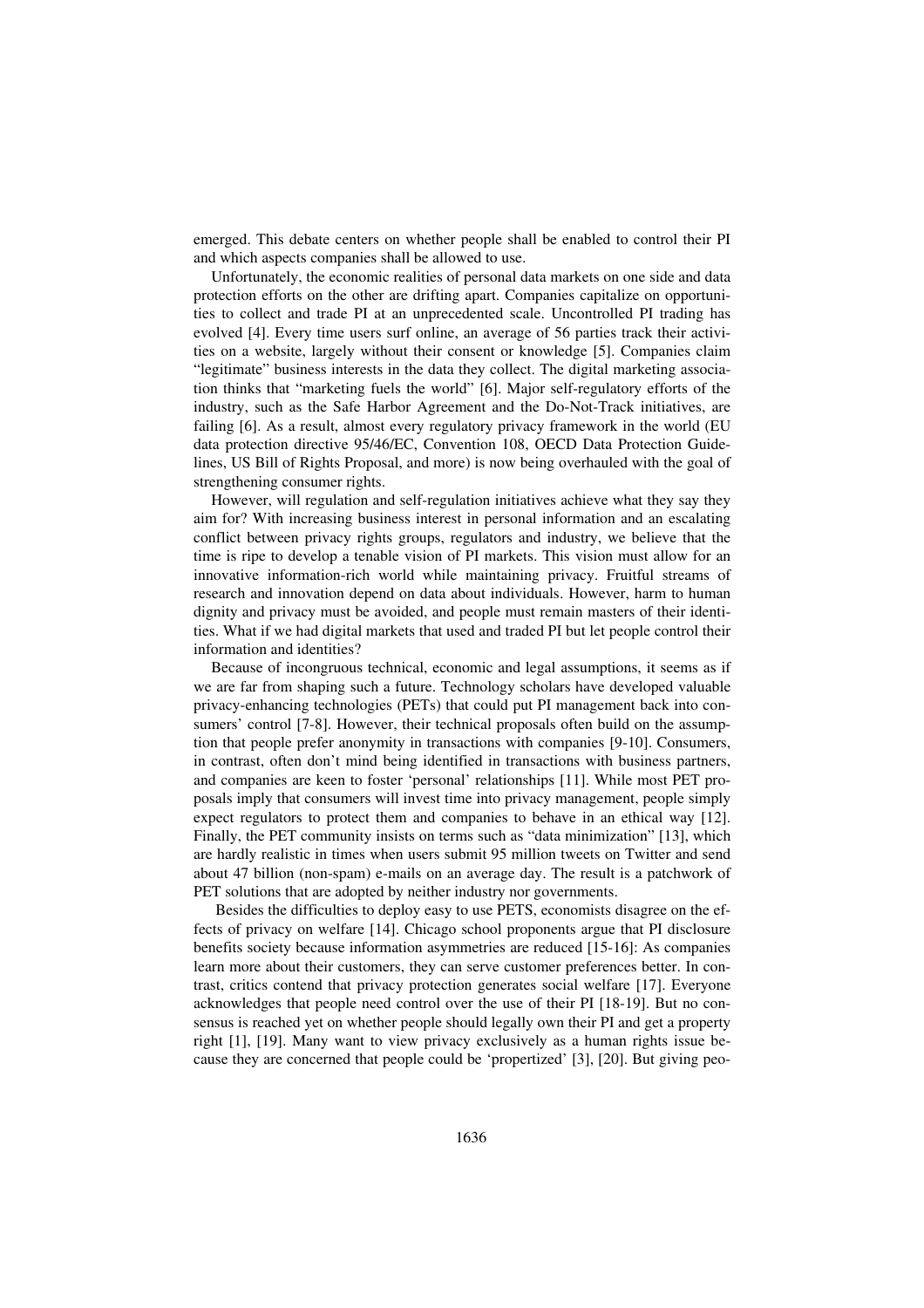ple control over their PI has driven human-rights based privacy regulation so far [18]. As a result, only a few scholars have theorized about how PI markets could be organized with privacy [3], [19], [21-22]. Where this has been done, models fail to consider the current technological landscape and legal environment.

This article makes an attempt to fill the visionary gap we need to make privacy efforts work in the economic environments we face. Based on insights about consumer behavior, market mechanisms, existing regulation and privacy technologies, we propose a 3-tier model for PI markets. Our model embraces information richness as the future of a digital economy. 'Social data' originating from people will inevitably be an important resource. We acknowledge that many transactions will be identified. However, the market we propose aims to empower people as much as companies. People and companies are assigned a few core rights and obligations resulting in a new and simple market structure. Many of these rights and obligations are already established; however, they are either weakly enforced or their importance is not recognized by policy makers. In our model, company obligations vis-à-vis consumers are enforced by the law and supported through privacy-enhancing technologies. The design of our model is guided by the principle of combining legal and technical enablers which mutually complement each other in asserting market rule enforcement. Our model is limited to the private commercial PI sphere, excluding government activity.

In the next section, we describe our vision of a functioning PI market in which privacy can be preserved and consumer trust in PI handling can be re-established. In the subsequent sections, this hypothetical market model is described in detail, including the derivation of technical and legal requirements to enforce it. The paper closes with a critical discussion of our model's benefits and challenges.

## **2 A Three-tier Model for PI Markets**

The model builds on the existing PI ecosystem. Currently, this system is complex and opaque, and its players engage in many secondary data use activities that undermine consumer privacy and trust [4]. We create transparency and simplicity by assigning existing players to a simple three-tier market structure (see Figure 1). The *first market tier*, which we call 'relationship space', includes the business relationship between data subjects and 1<sup>st</sup> tier partners. The *second market tier*, 'service space', includes the distributed computing and service infrastructures that enable today's business relationships. It integrates all those processors who need to receive customers' PI to directly enable and enrich  $1<sup>st</sup>$  tier services. We distinguish between service delivery providers, which are necessary to perform the principal service, and service enhancement providers, which contribute to the 1<sup>st</sup> tier business relationship. The *third market tier*, 'rich information space' encompasses those players who do not directly support the  $1<sup>st</sup>$  tier relationship. Participants in this part of the market can process as much data as they want, but the data they work on needs to be anonymized - to a degree that it cannot be linked with reasonable effort to  $1<sup>st</sup>$  or  $2<sup>nd</sup>$  tier transactions or data subjects. Each time PI is transferred to 'rich information space', it has to pass what we call the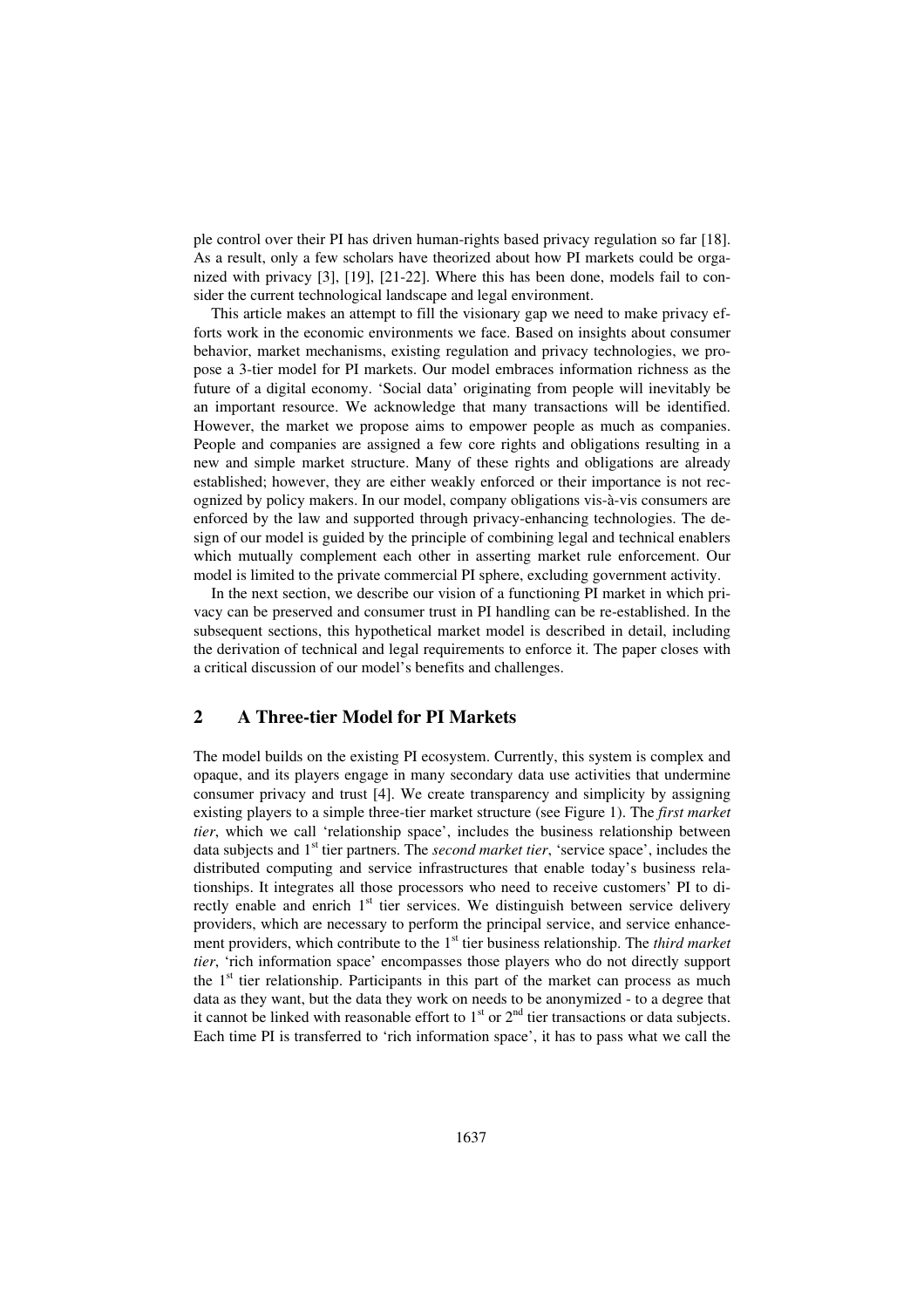'anonymity frontier'. When information passes the frontier, it loses its 'personal' nature.

The stakeholders in our model are connected by contractual relationships. For any given relationship, market actors are unambiguously assigned to one of the three tiers. Table 1 summarizes the rights (Right 1-3) and obligations (Obl. 1-9) of all actors in our model. Usually, the data subject and  $1<sup>st</sup>$  tier partner agree on a contract governing the exchange of service, compensation and PI.  $1<sup>st</sup>$  tier partners arrange service-level agreements with service delivery and enhancement providers specifying the expected service quality. In exchange, service delivery and enhancement providers receive monetary compensation, or the right to use and sell anonymized information (AI). Market participants in the  $3<sup>rd</sup>$  tier close sales contracts over AI with other actors.



**Fig. 1.** Three-tier model for PI markets

#### **2.1 The 1st Market Tier: Relationship Space**

The  $1<sup>st</sup>$  market tier is termed a "relationship space": visible  $1<sup>st</sup>$  tier partners maintain identified one-to-one relationships with their customers. All PI they receive is the recognized property of their customers and can be used only for purposes set down in PI usage policies, which accompany every PI exchange. The  $1<sup>st</sup>$  tier is characterized by identified business relationships between users and one visible company, a separation of service and information exchange and the right to a privacy-friendly service, legitimized information collection, people's property rights in their personal information and liability of the  $1<sup>st</sup>$  tier partner for any PI abuse. The next paragraphs justify these characteristics from an economic and human rights perspective and point to their technical and legal implementation.

**Identified Business Relationships and a Unique, Visible 1st Tier Partner.** Because personalized customer relationships have proved effective, companies have invested in CRM solutions. Companies need and want identified customer relationships [11]. And many customers are willing to provide their PI in the service context if they receive appropriate benefits. Therefore, we depart from traditional data protection visions that promote the idea of total anonymity vis-à-vis companies [9].

However, users want predictable relationships in which they can control the use of their PI [23]. Predictability is supported when users are dealing with only one visible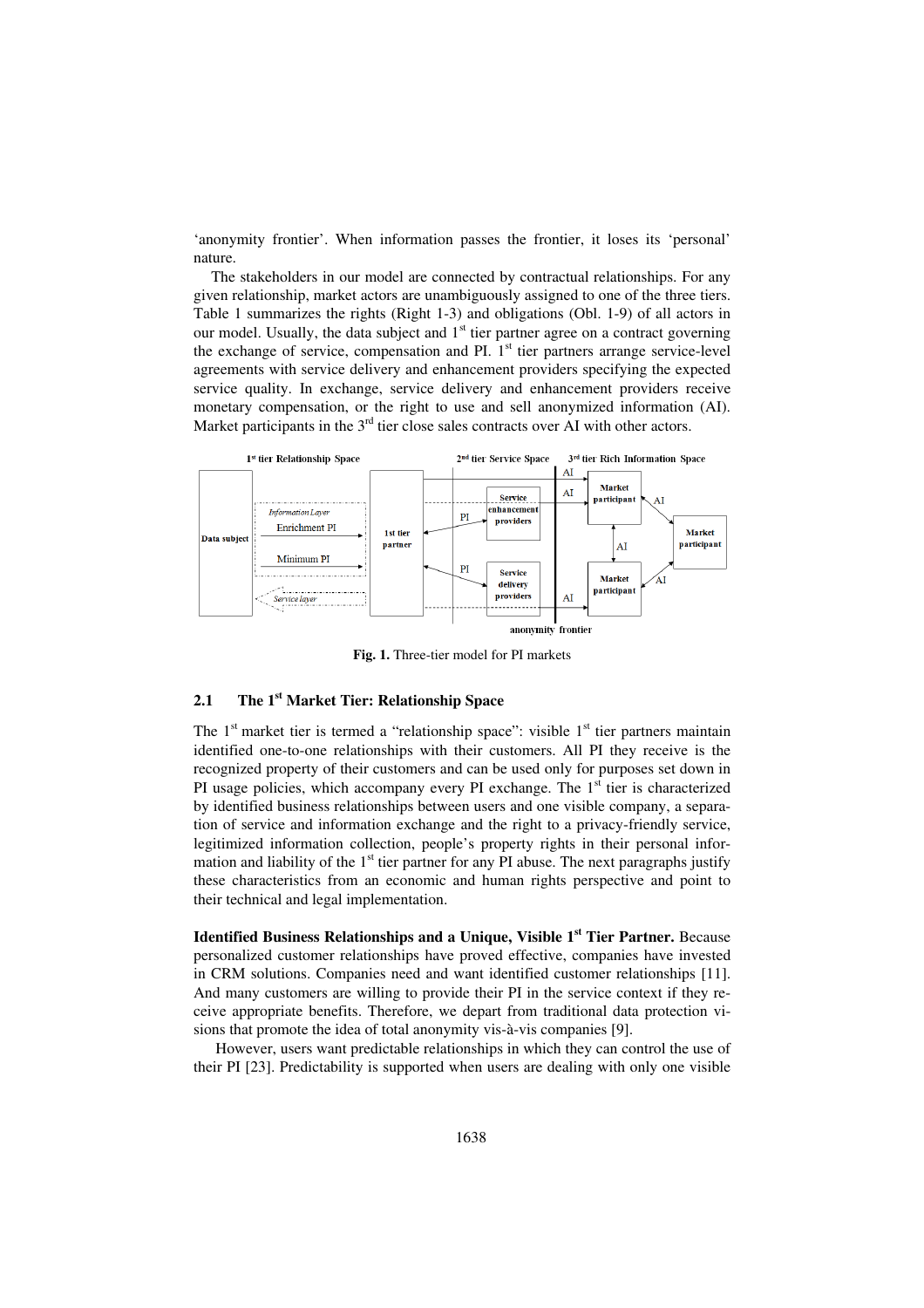PI-collecting business partner. We define *partner visibility* as a state in which data subjects visiting a physical or electronically-enabled premise can unambiguously and effortlessly name the commercial entity that they are transacting with. Customers in a physical retail store such as Walldepot see Walldepot as the 1<sup>st</sup> tier partner (and not, for example, the shelf suppliers).

|                                    |                                                                                                                                                                                                                                              | Property right in PI | Right to a privacy-friendly service | Right to alienate AI | Obtaining legitimization for PI usage | Handling of PI in accordance with PI usage<br>policy | Offering a privacy-friendly service option<br>with minimum PI | Acknowledgement of standardized PI us-<br>age policies | Initiating an accountability system | Request for authorization of 1st tier partner<br>when using PI | Separation of PI from multiple data<br>subjects or 1 <sup>st</sup> tier partners | Demonstrate PI usage rights to authorities | Anonymization of information exchanged<br>in the 3 <sup>rd</sup> tier |
|------------------------------------|----------------------------------------------------------------------------------------------------------------------------------------------------------------------------------------------------------------------------------------------|----------------------|-------------------------------------|----------------------|---------------------------------------|------------------------------------------------------|---------------------------------------------------------------|--------------------------------------------------------|-------------------------------------|----------------------------------------------------------------|----------------------------------------------------------------------------------|--------------------------------------------|-----------------------------------------------------------------------|
|                                    |                                                                                                                                                                                                                                              | 1                    | $\overline{c}$                      | 3                    | 1                                     | $\overline{c}$                                       | 3                                                             | 4                                                      | 5                                   | 6                                                              | $\overline{7}$                                                                   | 8                                          | 9                                                                     |
| Role                               | <b>Definition</b>                                                                                                                                                                                                                            |                      | <b>Rights</b>                       |                      |                                       |                                                      |                                                               |                                                        |                                     | <b>Obligations</b>                                             |                                                                                  |                                            |                                                                       |
| Data subject                       | Natural person disclosing PI in the course of a<br>service transaction in a business relationship with<br>the 1 <sup>st</sup> tier partner.                                                                                                  | X                    | X                                   |                      |                                       |                                                      |                                                               |                                                        |                                     |                                                                |                                                                                  |                                            |                                                                       |
| 1 <sup>st</sup> tier partner       | Visible and primary opposite party in the service<br>transaction and, from the viewpoint of the data<br>subject, the party that is responsible for the PI.                                                                                   |                      |                                     | X                    | X                                     | X                                                    | $\mathbf x$                                                   | X                                                      | X                                   |                                                                | $\mathbf x$                                                                      | $\mathbf x$                                | X                                                                     |
| Collector                          | Party that gathers the PI from the data subject<br>either by interrogation or observation.                                                                                                                                                   |                      |                                     | (x)                  |                                       | X                                                    |                                                               |                                                        |                                     |                                                                | $\mathbf x$                                                                      | X                                          | X                                                                     |
| Controller                         | "Natural or legal person, public authority, agency<br>or any other body which alone or jointly with<br>others determines the purposes and means of the<br>processing" of PI (Art 2 Directive 95/46/EC).                                      |                      |                                     | (x)                  |                                       | $\mathbf x$                                          |                                                               |                                                        |                                     | $\mathbf x$                                                    | $\mathbf x$                                                                      | $\mathbf x$                                | X                                                                     |
| Service<br>delivery<br>provider    | Entity authorized by the 1 <sup>st</sup> tier partner that is<br>necessary to perform the principal service.                                                                                                                                 |                      |                                     | (x)                  |                                       | X                                                    |                                                               |                                                        |                                     | $\bf{X}$                                                       | $\mathbf x$                                                                      | X                                          | X                                                                     |
| Service<br>enhancement<br>provider | Entity authorized by the 1 <sup>st</sup> tier partner that is not<br>the service delivery provider but contributes by<br>sufficiently close enrichment to the relationship<br>between the 1 <sup>st</sup> tier partner and the data subject. |                      |                                     | (x)                  |                                       | X                                                    |                                                               |                                                        |                                     | X                                                              | $\mathbf x$                                                                      | X                                          | X                                                                     |
| Market<br>participant              | Any party including businesses, private persons,<br>and governments who exchanges AI with other<br>entities in the marketplace.                                                                                                              |                      |                                     | X                    |                                       |                                                      |                                                               |                                                        |                                     |                                                                |                                                                                  |                                            | X                                                                     |

**Table 1.** Actors in the three-tier model and their rights and obligations

All parties having a contractual agreement with data subjects need to be visible. Otherwise, they are not allowed to collect any PI through mechanisms such as cookies or uploaded software daemons. If data aggregators and brokers want to collect PI from users, they need to establish a distinct and visible relationship with data subjects.

The reason for this one-partner rule is that people lose control when multiple parties invisibly collect their PI at the same time. This loss of control promotes distrust on the web [23]. From a company perspective, the one-partner rule enables companies to regain the monopoly on PI collection in their transactions. This increases the power that they get from competitive information, as unrelated data traders will not have access to identified information anymore.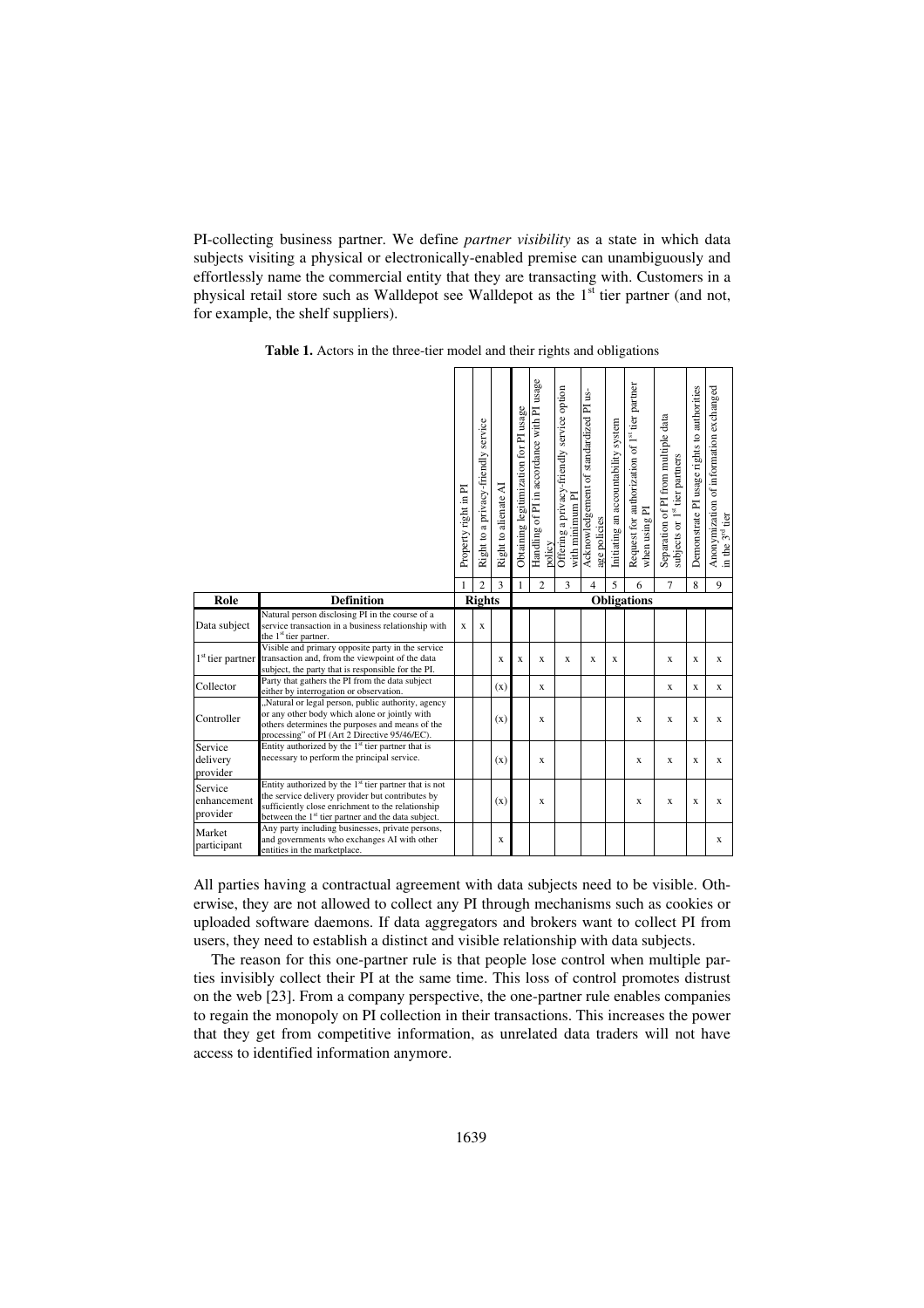*Selected technical enablers:* identity and claim mechanisms; graphical user interface design. *Legal enablers:* use of standardized symbols for signaling 1<sup>st</sup> tier partner; mandatory 'one-visible-partner' rule; legal liability of  $1<sup>st</sup>$  tier partner for PI use.

**Separation of Service and Information Exchange and the Right to a Privacy-Friendly Service.** Today, most online transactions are of a composite nature. Information is collected as a service spin-off [24] without making the 'information deal' visible to the customer. In our model, companies are asked to distinguish an information layer and a service layer within a business relationship. The service layer embraces the delivery of the principal service to the data subject, such as the sale and delivery of a book. Within the information layer, PI is split into necessary information for delivering a service ("minimum information") and additional information that is used to enrich and enhance the service experience ("enrichment information"). Minimum information can be defined as the set of PI that is necessary and sufficient to perform the principal service. For the online book retailer, the minimum information is the name, delivery address and payment information. The individual's purchase history, date of birth, and affinity profile, in contrast, is what we consider enrichment information. Additionally, partners are obliged to offer one service option (Obl. 3) that requires data subjects to disclose only the minimum amount of their PI. Thus, people always have the right to a privacy-friendly service (Right 2). This right repackages the existing concept of "data minimization" [13] but limits its scope to users preferring data minimal over information rich services.

Consider, for example, a web search engine, look.com, which offers three service options. Selected by default, the privacy-friendly option requires the individual to pay a subscription fee of, let's say,  $\epsilon$  X per month; this option neither records search queries of the data subject nor shows any personalized ads. In contrast, the  $\in Y$  priced second option collects more PI and uses it for an agreed time period to provide a richer service experience, such as individualized search results. The third option commercially leverages users' PI for an agreed time period, such as for the targeted placement of ads. This option may be free. The user trades his or her PI in exchange for the free search service. The 'free' mentality governing online business relationships today would make room for a more realistic view of what digital services are actually worth. The result of such a separation of service options would benefit all market participants: Competition in the market for PI may be improved because the salience of the information transaction increases [24]. In addition to service quality, marketers could compete on PI usage rights and privacy. They could realize new revenue streams from privacy-friendly service options. And people would finally get a true choice of PI disclosure options.

A market challenge is that  $1<sup>st</sup>$  tier partners could deliberately create opacity by providing myriad options, with variations on factors such as retention times or usage purposes for the PI. We therefore see the need for standardized PI usage policies that are adopted by regulators, at least for the privacy-friendly baseline offer (Obl. 4). *Technical enabler:* standards for the presentation of minimum PI service options. *Legal enabler:* mandatory separation of the service deal from the PI deal; obligation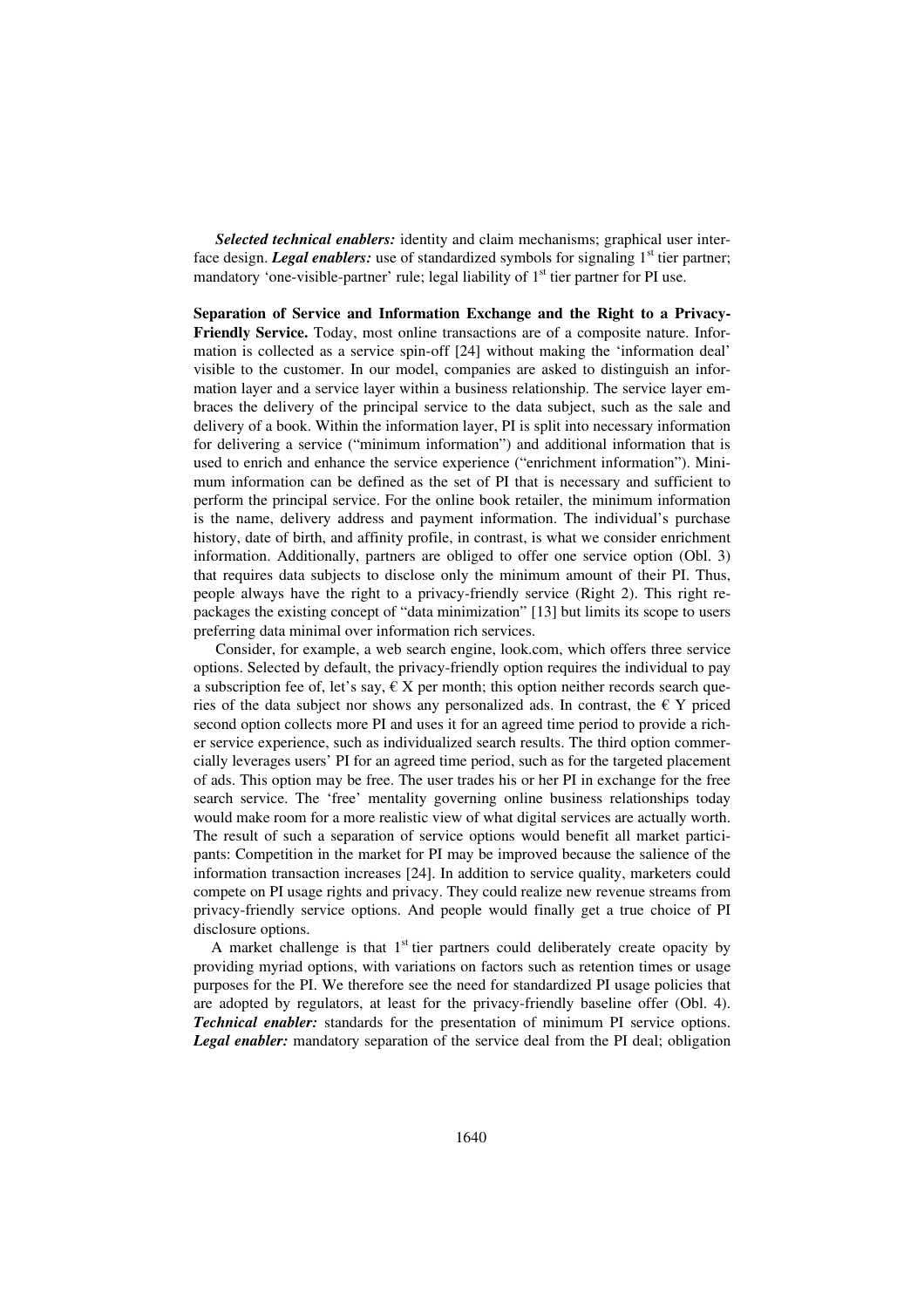to offer one service option with minimum information use at reasonable quality and price (Obl. 3); mandatory compliance with standardized privacy policies.

**Legitimized Information Collection and Liability.** The legitimization of data collection is probably the most important bridge between US American and European data protection frameworks [25]. Legitimization justifies the collection and use of PI. It can be obtained either through the active consent (Obl. 1) of a data subject or by legal empowerment; for example, mobile operators are legally required to preserve some connection data. Consent is a voluntary, timely agreement of the data subject to the  $1<sup>st</sup>$  tier partner's PI terms, which should be explicitly communicated to the data subject [26].

Reconsider the search engine example from above: The default option would be the privacy-friendly version of a service. At one click, customers can explicitly opt into the free version. Whatever service option an individual chooses, all parties handling PI shall respect the agreement between data subjects and their  $1<sup>st</sup>$  tier partners manifested in electronic PI usage policies (Obl. 2). Software agent solutions, such as P3P agents, enable people to initially configure their privacy preferences in their clients once (i.e., in the browser); for example, people might object to data processing for marketing purposes. A client-based architecture choice gives users more control over settings [27]. The user's software agent matches PI usage preferences with companies' standard usage policies (cf. 'Privacy Bird' presented in [7]) and supports the negotiation of an agreed PI usage policy. People are empowered to actively take advantage of their legal rights in every transaction and companies benefit from better data quality and compliance.

Moreover, the  $1<sup>st</sup>$  tier partner is legally liable for any collection and use of PI. Liability safeguards the data subjects' property right and a contractually agreed PI usage policy. Liability of the  $1<sup>st</sup>$  tier partner is natural from a customer perspective. The  $1<sup>st</sup>$ tier partner acts as the single point of contact for the data subject. Most importantly, we envision that the  $1<sup>st</sup>$  tier partner is responsible for implementing a technical accountability system that ensures that PI usage rights set down in electronic PI usage policies are obeyed (Obl. 5). Accountability ensures that any access, use, disclosure, alteration, and deletion of PI can be traced back to the party who has done so by using technical means. The  $1<sup>st</sup>$  tier partner shall therefore have a technical infrastructure that can demonstrate PI usage rights to authorities and auditors at any time (Obl. 8).

*Technical enablers:* standards for the presentation and content of PI usage policies, software agent-supported privacy policy negotiation, use of an accountability system to enable and monitor policy-compliant use of PI (e.g., sticky policies, audit logs). **Legal enablers:** 1<sup>st</sup> tier partners obtain legitimization for PI usage; handling of PI in accordance with electronic PI usage policies (Obl. 2); legal obligation to have and regularly audit an accountability system;  $1<sup>st</sup>$  tier partner liable for all PI transactions.

**Property Rights to Personal Information.** A core component of our model is that data subjects have property rights for their PI (Right 1). The property right to PI cannot be alienated [1], [19]. Because of its personal rights character - similar to moral rights in copyright - seizing PI-related rights shall be prohibited. It is the characteristic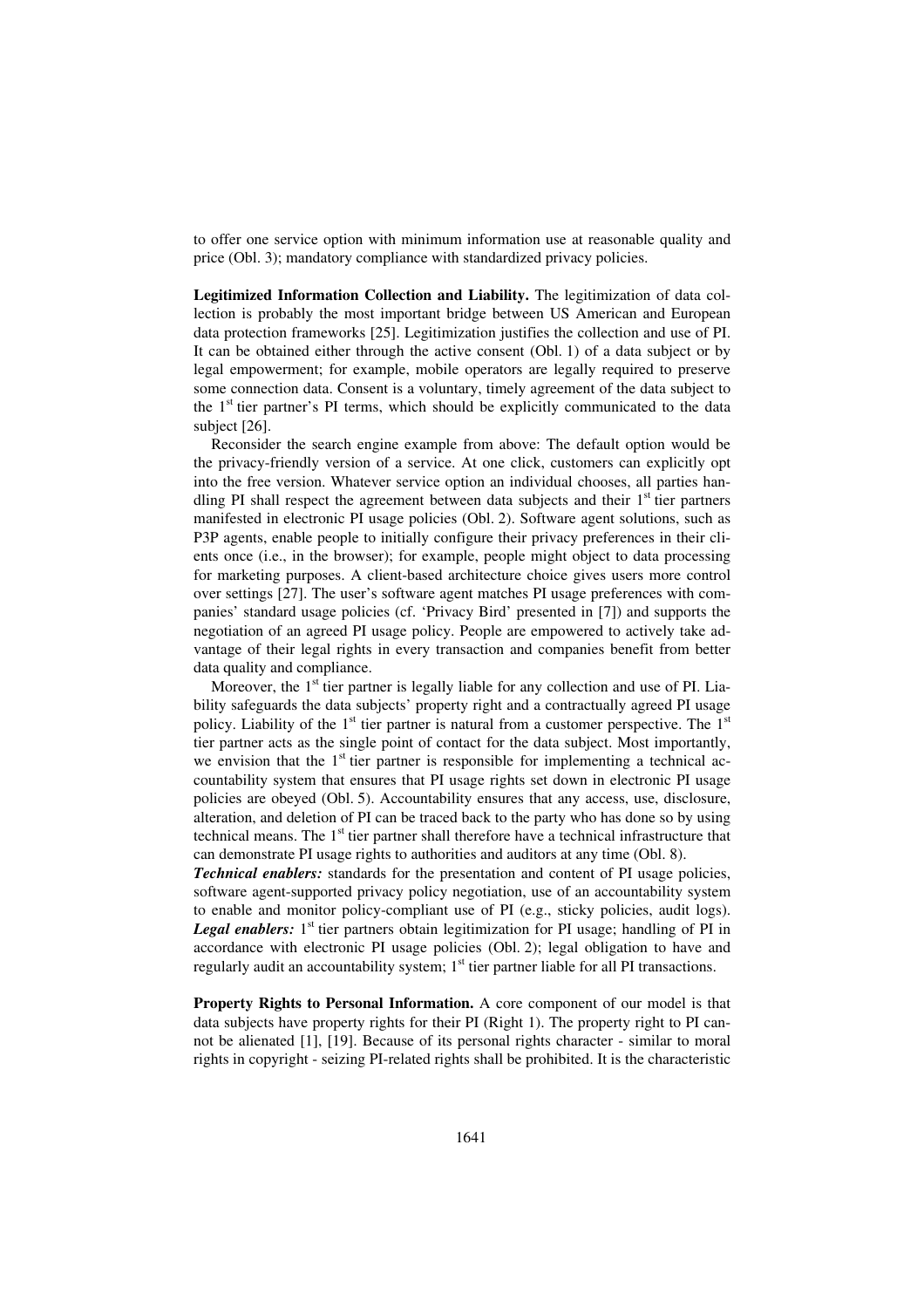of identifiability that inseparably binds PI to an individual. Identifiable information can never be an object separable from a beholder, such as a book can be divided from its owner. However, usage rights to PI can be transferred. From a human rights perspective, data subjects have the biggest interest in the PI asset. Thus, they are the natural holders of this property right.

The main reason for proposing property rights to PI is a psychological one: Property rights would create stronger asset awareness in the minds of all stakeholders. The awareness that PI is an asset of economic value makes data subjects more informed when deciding about disclosing PI [28]. Equally, companies will probably be more cautious and reflective in collecting and using it. To make people aware of this asset, we must label information self-determination rights as "property rights".

*Technical enabler:* policy repository on the client side. *Legal enabler:* recognition of a property right to PI (for an elaborate discussion of this proposal, see [18-19]).

# **2.2 The 2nd Market Tier: Service Space**

Typically, the  $1<sup>st</sup>$  tier partner is assisted by subcontractors, outsourcers, and strategic alliances to deliver services and products. This complex service web adds to the insecurity of today's personal information markets. In fact, consumers are most concerned about secondary uses of their data by invisible partners [29]. For this reason, we create a 'market chunk' where this web of invisible service providers is organized. The  $2<sup>nd</sup>$  tier includes all companies that contribute to the services delivered in the  $1<sup>st</sup>$  tier.

PI abuses arise when parties at greater distance from the initial service perceive less responsibility for the PI they use. To extend the context-based trust between data subjects and  $1<sup>st</sup>$  tier partners,  $2<sup>nd</sup>$  tier service providers must be legally tied to the initial business relationships. This tie is created via a chain of accountability that ensures authorization, non-repudiation, separation, and auditability. Since all  $2<sup>nd</sup>$  tier providers need to serve the  $1<sup>st</sup>$  tier business relationship with the customer, our model ensures contextual integrity of PI use. PI is used within the boundaries of contextual integrity when the applicable social norms of appropriate PI collection and distribution are upheld in a given situation [30]. The following characteristics enable the  $2<sup>nd</sup>$  tier:

**Tying the Service Space to 1<sup>st</sup> Tier Relationships.** We distinguish between service delivery and service enhancement providers (see Table 1). Service delivery providers such as parcel services delivering book orders are necessary to perform the principal service. They are always immediately involved in the  $1<sup>st</sup>$  tier relationship and, for instance, include entities supporting the accountability and security of transactions. Service enhancement providers might also need to receive PI. These providers are parties that *directly* or *immediately contribute* to the 1<sup>st</sup> tier business relationship. For instance, they provide advertisements matching the interests of book purchasers. In case a data subject chooses such an enhanced service option, the service delivery providers can also handle enrichment information and service enhancement providers can process minimum information. *Technical enablers:* privacy policy language; accountability system to enable and monitor policy-compliant use of PI. *Legal enabler*: legal obligation to have and regularly audit an accountability system.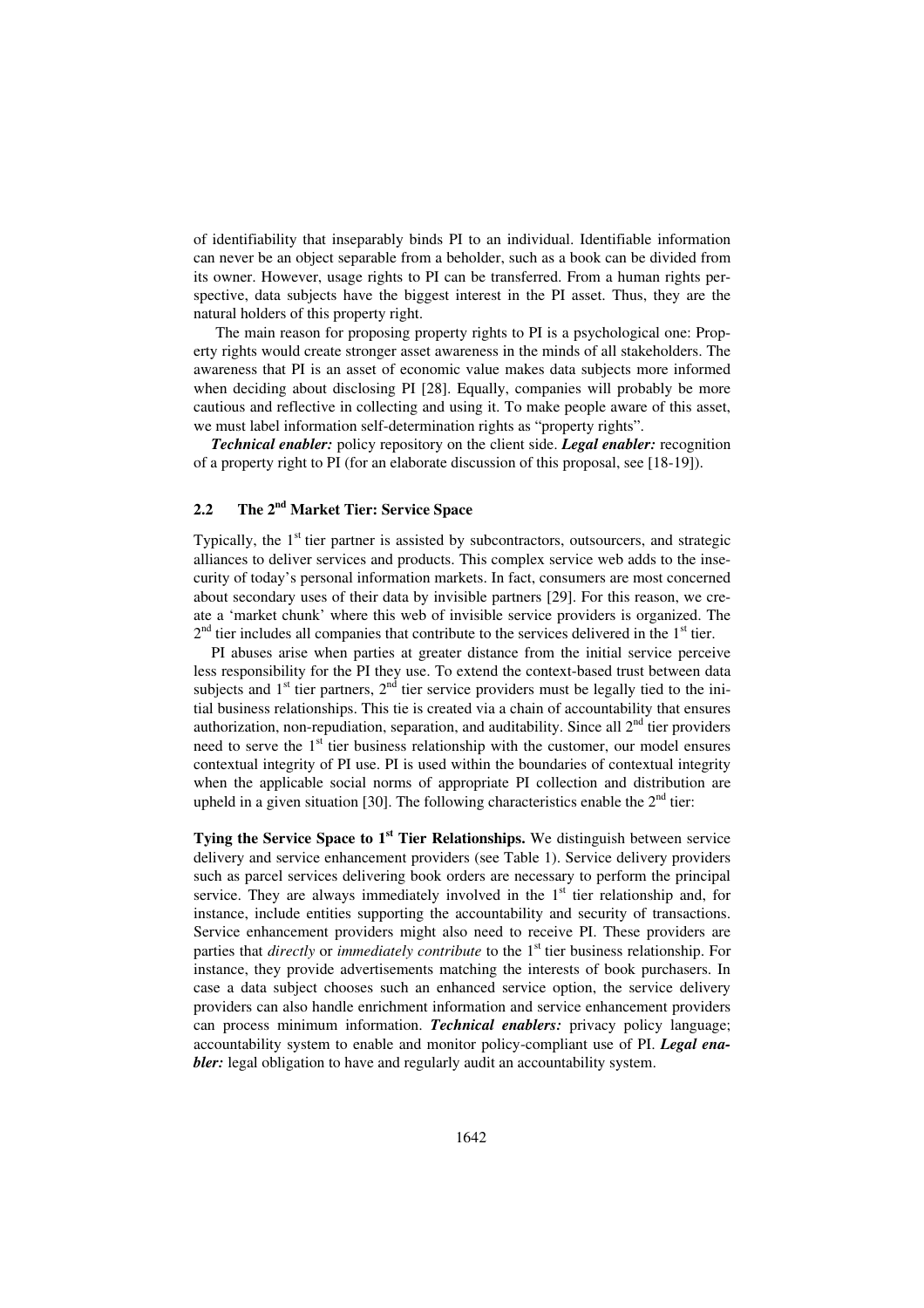Authorization, Nonrepudiation, Separation and Auditability. For 2<sup>nd</sup> tier parties, an accountability system must comply with the requirements of authorization, nonrepudiation, separation, and auditability. First, authorization requires that access to PI by the service provider is approved by the  $1<sup>st</sup>$  tier partner on an individual transaction basis (Obl. 6). When a customer purchases a book, the online shop must explicitly authorize a credit-scoring agency to use customer data for a credit check. Second, nonrepudiation prevents service providers from falsely denying that they have accessed, used, altered or deleted PI. Third, separation requires that PI units stemming from different service transactions, data subjects, and  $1<sup>st</sup>$  tier partners are kept in strict isolation unless the legitimized purpose allows for the combination of PI (Obl. 7). This safeguards contextual integrity. Fourth, auditability ensures that compliance can be demonstrated at any time to authorities and auditors (Obl. 8). *Technical enabler:* use of an accountability system to monitor policy-compliant use of PI (e.g., sticky policies, audit logs). *Legal enabler:* separation of PI from multiple data subjects or <sup>1st</sup> tier partners; legal obligation to and auditing of the accountability system.

## **2.3 The 3rd Market Tier: Rich Information Space**

The  $3<sup>rd</sup>$  tier is a market space where businesses, individuals, governments, and other parties not contributing to an identified business relationship freely exchange and trade information. They, however, need to ensure *anonymity* according to state-of-theart technical standards. PI may originate from data subjects, but when the anonymity frontier is passed, this information becomes a *freely exchangeable* good. Innovation can be vividly spurred on the basis of this data. We assume that the marginal utility from identification outside of business relationships is so minimal that it does not justify the ensuing privacy risks. Severe *sanctions* should be imposed on 3<sup>rd</sup> tier market players who distort competition by holding identifiable or re-identifiable data.

**Anonymity and Sanctions.** Data subjects want to retain control over the distribution of their PI and want to share in good peace of mind. A straightforward way to create control and peace of mind is to legally enforce anonymity of all data except in situations where identification is needed or desired by the customer  $(1<sup>st</sup>$  and  $2<sup>nd</sup>$  tier). People are granted a privacy commons, a shared space of anonymity [19]. In our model, this space is created by ensuring that PI cannot leave the contextual boundaries of the 1<sup>st</sup> and 2<sup>nd</sup> tier. When it does, it must be anonymized. What constitutes sufficient anonymization is a dynamic concept dependent on the current state-of-the-art of technology. Regulators should document and update current standards for anonymization in so called "BREF"s, best available techniques reference documents, which have been applied successfully for integrated pollution prevention and control (IPPC, Directive 2010/75/EU). Currently, the concepts of k-anonymity [10], l-diversity [31] and t-closeness [32] suggest that it is sufficient to have a large anonymity set of individuals, diverse attribute values and similar attribute value distributions. Each market participant in the  $3<sup>rd</sup>$  tier is obliged to respect these anonymity mechanisms (Obl. 9) and is regularly audited for the fulfillment of this requirement. Finally, damages and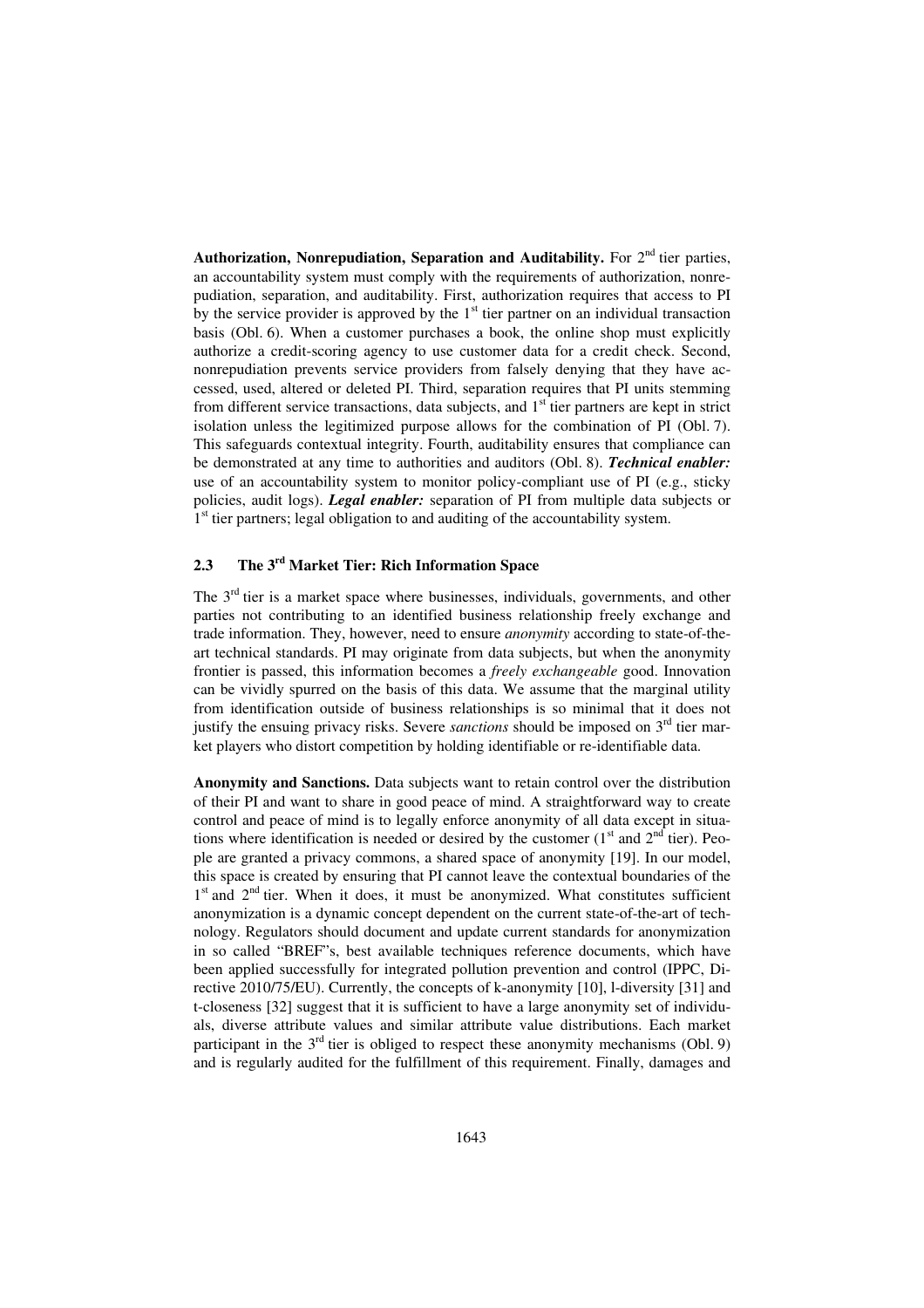penalties for the illegal acquisition, possession, use or sale of identifiable information are necessary to protect a trustworthy market regime. *Technical enabler:* anonymization. *Legal enabler:* legal obligation and auditing of anonymity requirement in 3<sup>rd</sup> tier; sanctions for breaking the anonymity rule.

**Free Exchange.** Free trade of anonymized information increases the amount of exchanged information. Any market participant shall have free access to the  $3<sup>rd</sup>$  tier market, including data subjects who may want to sell their anonymized information directly. Compensating for the costs  $1<sup>st</sup>$  tier partners incur in our model, they have the right to anonymize and sell any PI collected independent of the data subjects' consent. Market participants can resell anonymized data once they acquire it (Right 3). *Technical enabler:* privacy-preserving data mining. *Legal enabler:* right to alienate AI.

#### **3 Implementing the Three-tier Model**

As has been outlined throughout Section 2, technical and legal enablers must support the implementation and enforcement of our model. Many of these technologies and legal enablers already exist. This section outlines how our model builds on these existing enablers and which need to be developed or changed.

#### **3.1 Technical Enablers**

Well-established privacy-enhancing and security technologies enable the enforcement of our model [33]. Table 2 gives an overview of selected technologies and assigns them to the relevant market tiers. To implement the requirement of accountability in the  $1<sup>st</sup>$  and  $2<sup>nd</sup>$  tiers, different systems based on sticky PI usage policies and audit logs are available [8], [34-35]. Most accountability systems suitable for ensuring contextual integrity are based on cryptographic technologies that can be easily applied in distributed environments [36-37]. Determining the responsible party for a data breach can be achieved by available identity technology. Existing security mechanisms, such as SAML, can identify the  $1<sup>st</sup>$  tier partner and the data subject [38]. To specify the content of PI usage policies privacy policy languages are necessary [39]. Some privacy policy languages have already been standardized by the W3C consortium (P3P). Since negotiating these policies is a laborious and complex task for the data subject and  $1<sup>st</sup>$  tier partner, architectures can make the task easier by employing software agents that semantically understand policy content [40]. The usability of privacy functionality and user agents at the interface between human individuals and machines is more and more improved [7]. Although data subjects are possibly identified on the application layer, they might want to be anonymous to third parties on the communication layer; to ensure their anonymity, data subjects can employ existing web anonymity technologies that protect the interaction between data subject and business partner [9]. Anonymity on the web can be supported by the "do not track" functionality that many web browsers will offer; this functionality indicates to the communication partner that no PI shall be collected. Additionally, anonymization technologies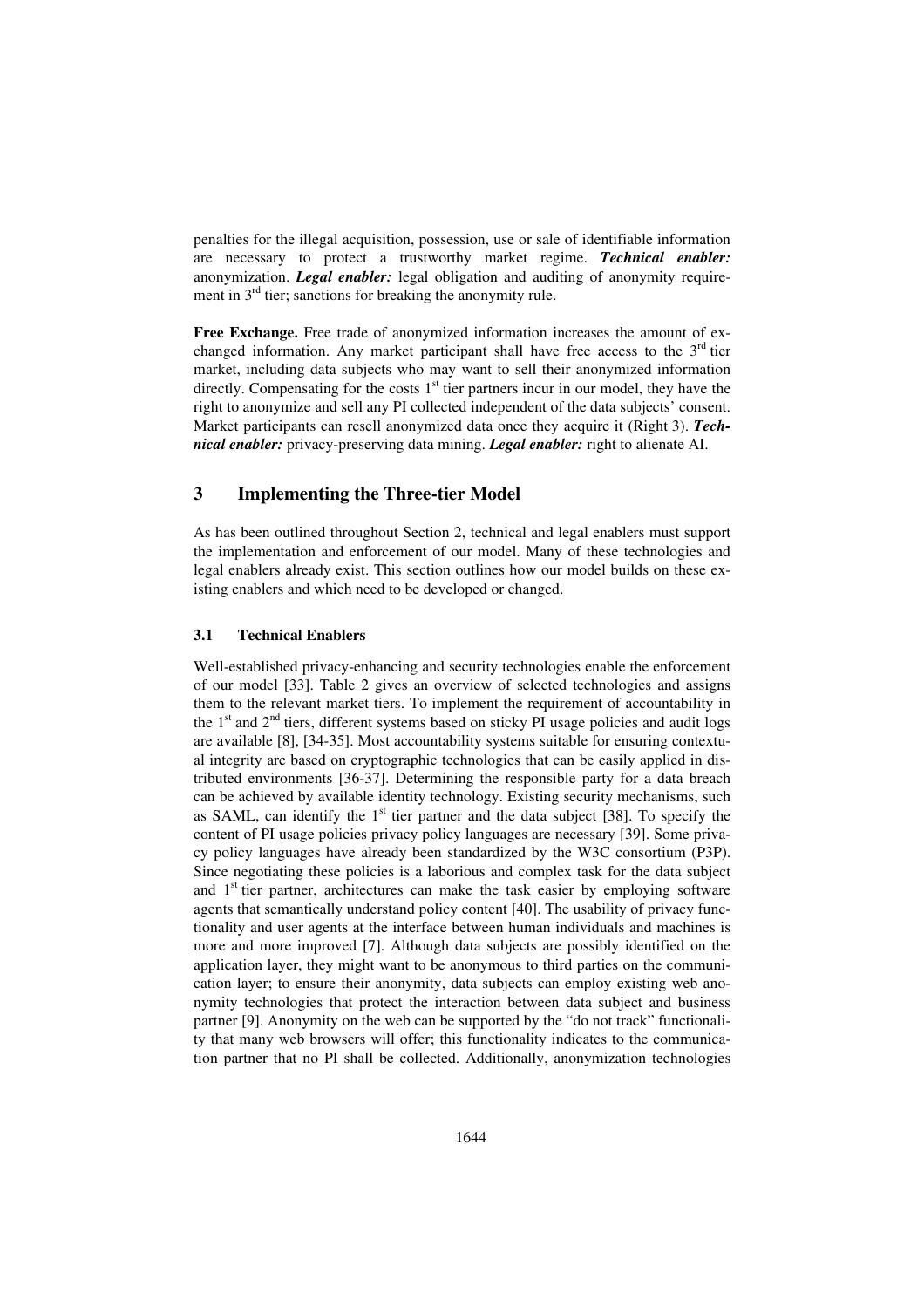are needed to realize sufficient anonymization of PI in the  $3<sup>rd</sup>$  tier [10], [31-32]. Privacy preserving data mining technologies can guarantee endured anonymity [41].

**Table 2.** Assortment of existing technologies to support enforcement in the market tiers

| Relationship Space $(1st$ tier)                                                                                                           | Service Space $(2nd$ tier)                                                 | Rich Information Space $(3rd$ tier) |  |  |  |
|-------------------------------------------------------------------------------------------------------------------------------------------|----------------------------------------------------------------------------|-------------------------------------|--|--|--|
| Accountability system<br>Sticky policy, Privacy injector, Privacy-aware access con-<br>trol, Distributed auditing logs                    | Anonymization<br>k-anonymity, 1-diversity, t-closeness,<br>graph anonymity |                                     |  |  |  |
| Identity mechanisms<br>SAML, OAuth, OpenID                                                                                                |                                                                            |                                     |  |  |  |
| Contextual integrity-compatible cryptography<br>Identifier-based encryption, NOYB                                                         |                                                                            |                                     |  |  |  |
| Privacy policy languages<br>POL, PrimeLife policy language, E-P3P, EPAL, Rei, En-<br>CoRe, PERFORM, Ponder, Contextual Integrity language |                                                                            |                                     |  |  |  |
| Privacy policy negotiation<br>P3P. PISA                                                                                                   | Privacy-preserving data mining<br>Randomization, Perturbation, Differen-   |                                     |  |  |  |
| Web anonymity and pseudonymity agents<br>LPWA, Crowds, Hordes, Onion Routing, Mixminion                                                   | tial privacy, KD cycle-based data min-<br>ing                              |                                     |  |  |  |
| Do Not Track                                                                                                                              |                                                                            |                                     |  |  |  |
| Human-computer interface<br>Privacy pictograms, User pri-<br>vacy agent interface design,<br>Visual tagging                               |                                                                            |                                     |  |  |  |

#### **3.2 Legal Enablers**

Our model shall not only be technically feasible, but shall also be meaningful to public policy. Policy makers need to know which of the rights and obligations we propose already exist in the current legal framework. One important idea is to consider PI as the private property of data subjects [18]. A property right to PI (Right 1) is reflected in the principles of informed consent (Art 7 Directive 95/46/EC, Para. 7 OECD, Art 2 FTC Fair Information Practices (FIP)) and the right to object (Art 14 Dir. 95/46/EC). Missing is the recognition of full property rights to PI in civil law, however.

So far, a data subject's right to a privacy-friendly service (Right 2) exists only at a very limited scope. For example, Art 8 Directive 2002/58/EC mandates service providers to offer an option preventing the presentation of calling line identification. All of our model's other obligations already exist in legal frameworks. For instance, the obligation of anonymizing any information exchanged in the  $3<sup>rd</sup>$  tier (Obl. 9) already exists to some extent in the principle of data quality (Art 6 Directive 95/46/EC). PI should "be kept in a form which permits identification of data subjects for no longer than is necessary […]". To this vague formula, our model adds a clear anonymity frontier that unambiguously determines when anonymization takes place. Best available technique reference documents (BREF), kept current by data protection authorities, prescribe state-of-the-art anonymization technologies. Thus, only minor adaptations to the current legal framework are needed.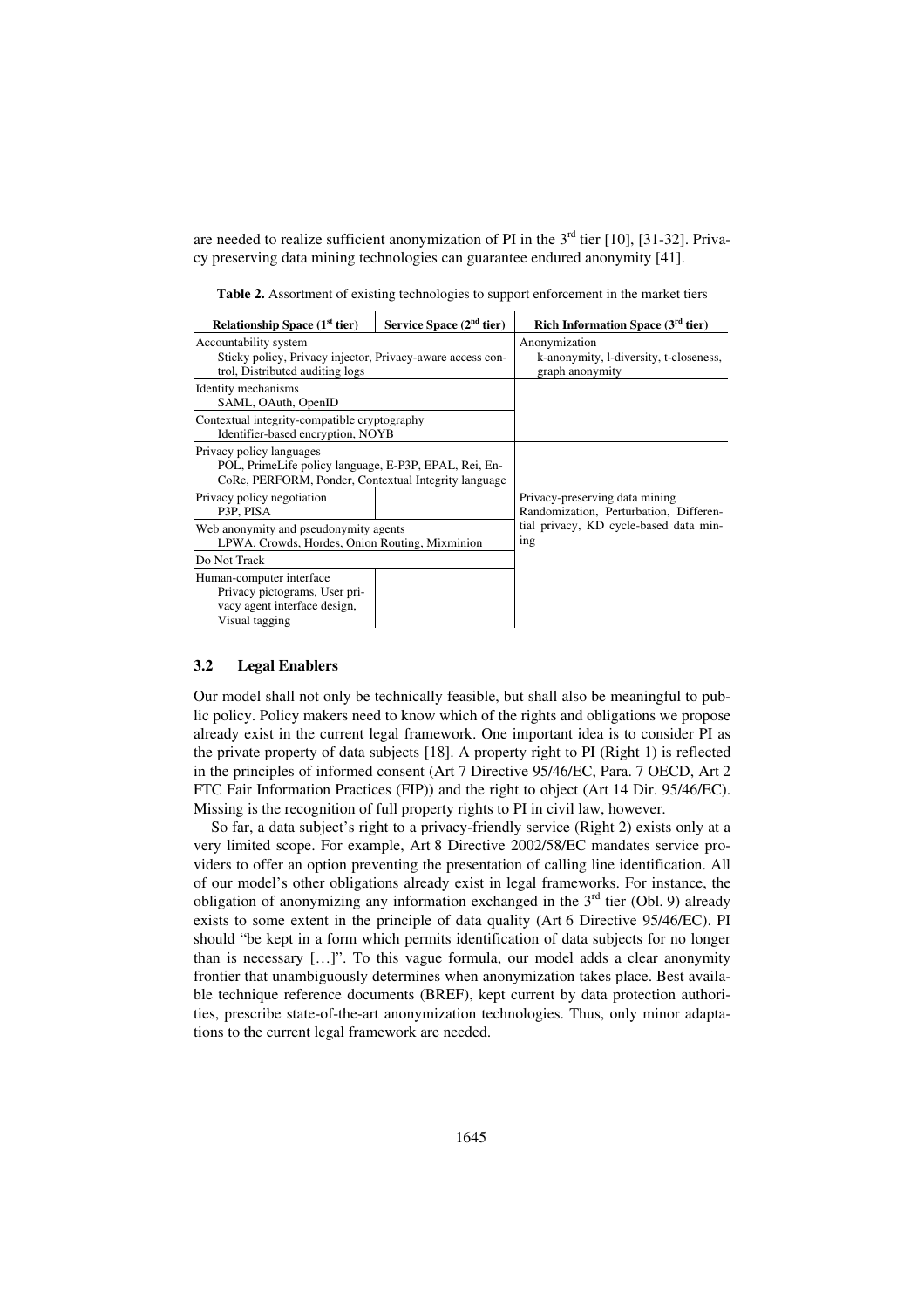### **4 Discussion**

Our vision for a personal information market establishes compromise between players in the current PI ecosystem and data protection proponents. Our model embraces the fact that data richness is the future of a digital economy and creates room for information-rich services and data trading as well as identified customer relationships. At the same time, our technical and legal suggestions empower people to participate in PI markets and protect their privacy. To help people understand their transactions with companies and the value of their PI, we create a new and simple market structure that assigns clear rights and obligations to all market players. Trust built by a clear allocation of rights also aids companies and legal enforcers.

We are aware that many of the rights, obligations and legal and technical enablers we propose are not new. They have been proposed for over two decades by researchers in privacy, identity, security, and legal studies and debated by companies and regulators. We do not need new security mechanisms which can, for instance, identify the  $1<sup>st</sup>$  tier partner, but build on existing technologies which have been outlined in Section 3.1. However, no one has demonstrated how all of the puzzle pieces could be arranged in a market model to benefit both people *and* companies.

Personal information markets working to the benefit of people and the economy require that the enforcement of market rules is improved. The main design principle of our market model is to combine legal and technical mechanisms which mutually overcome its weaknesses. A legal property right to PI backed up by technical accountability of data usage simplifies law enforcement access for data subjects.

A sour apple that companies have to swallow is to finally provide people with a privacy-friendly default service option. But, as we show in this article, the apple isn't that sour. Companies can finally re-enter competition on the basis of service qualities. Furthermore, our model meets the privacy preferences of different individuals: Access to content at potentially lower cost for those who are willing to 'pay' with their PI and alternative versions for customers that are concerned about their privacy. Privacy rights proponents may argue that this preference-based market structure disadvantages the poor, who may be forced into selling their PI. This argument is true only if marketers choose to have people pay for the privacy-friendly version. Marketers could also make the data-rich version more attractive from a service perspective – with greater functionality and no ads – while offering a baseline service with nonpersonalized ads in a privacy-friendly way.

Finally, even if individuals opted into the usage of their PI in exchange for the service, our market proposal provides privacy protection: After all, companies would be accountable and liable for how they use PI. Limitless reuse and repackaging out of context would be outlawed. Privacy risks would hence be limited even for those who share. As data subjects will have property rights to their PI, they will also be brought back to the negotiating table. Property rights, a right to privacy-friendly service options and defaults, company accountability and a transparent market structure promise to re-establish the trust we need to see information services flourish.

A core benefit of our model is also its main technical challenge: the creation of a free market space that ensures anonymity. Ensuring anonymity becomes more diffi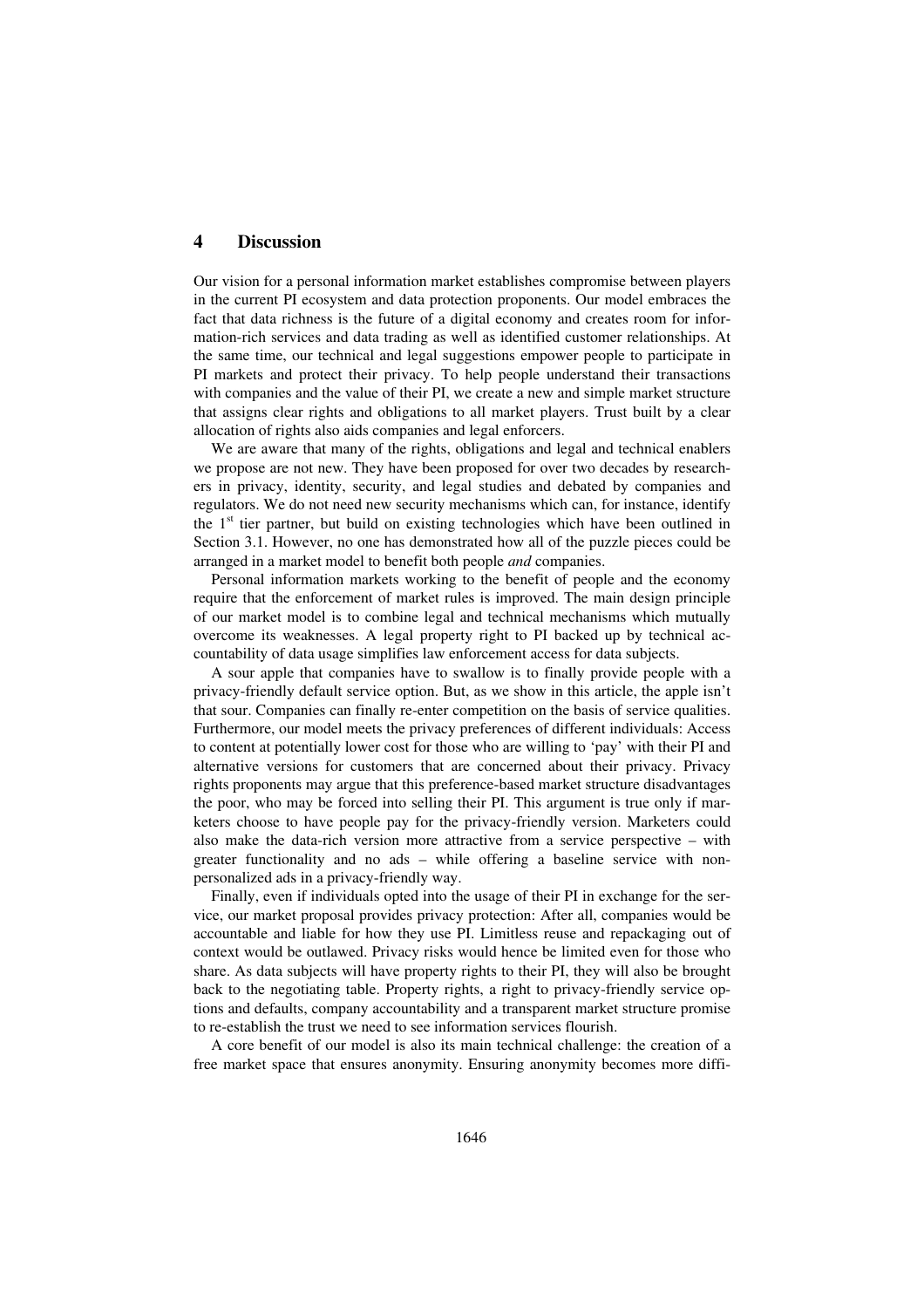cult as technology becomes more powerful, facilitating identification. Anonymization could reduce the entropy of information to such an extent that the utility for information users would vanish. For multidimensional PI that contains many attributes about data subjects, the 'curse of dimensionality' forces that information is extensively aggregated to guarantee reasonable anonymity [41]. Utility-based privacy preservation, however, guarantees that the utility of anonymized data does not drop by more than a defined threshold  $\varepsilon$ , known as  $\varepsilon$ -differential privacy [42-43]. Data protection authorities define the "BAT" (Best Available Techniques) (Directive 2010/75/EU) that guarantee sufficient anonymity. Flourishing service spaces based on "nonidentified, social data" instead of "personal data" may be the result. Information buyers want to obtain a representative sample of a population of individuals, not the information of identified single data subjects [41].

Finally, two more fundamental challenges of our model must be considered: concerns of 'monopolizing' information and the international enforceability of our model. The idea that personal data could be recognized as property originated in the US; this idea has been met by the criticism that people shouldn't be 'propertized' [3], [20] as well as a series of other arguments (for an overview see [19]). Ralph Waldo Emerson once remarked, "As long as our civilization is essentially one of property, of fences, of exclusiveness, it will be mocked by delusions." For these reasons, we view the idea of property rights to PI critically. However, because markets already treat PI as property, we ask only that people get the same rights that companies have already claimed for themselves. Moreover, a property right would not substitute, but rather enhance the human rights basis of privacy [18]. In Europe, it would provide people with an additional legal instrument, giving them easy access to existing, well-proven enforcement structures. Data subjects would be enabled to effectively claim their rights to PI on their own instead of calling on data protection authorities.

Another challenge of our model is its international practicability. Recent years have shown how difficult it is to reach international consensus on data protection or privacy. Even more difficult is enforcement. The Safe Harbor Agreement between the US and Europe on data handling practices is a good example of failure. A more effective path could be to implement and enforce binding hard-law for data protection. For example, property rights are enforceable as well-recognized legal instruments within both the European and US legal orders. If Europe and the US applied property rights to PI [25], the rest of the world would potentially follow suit.

#### **Acknowledgement**

We would like to thank Julian Cantella for the editing of this paper.

#### **References**

- 1. Bergelson, V.: It's Personal But Is It Mine? Toward Property Rights in Personal Information. UC Davis L. Rev. 37, 379 (2003)
- 2. Personal Data: The Emergence of a New Asset Class, World Economic Forum, Jan (2011)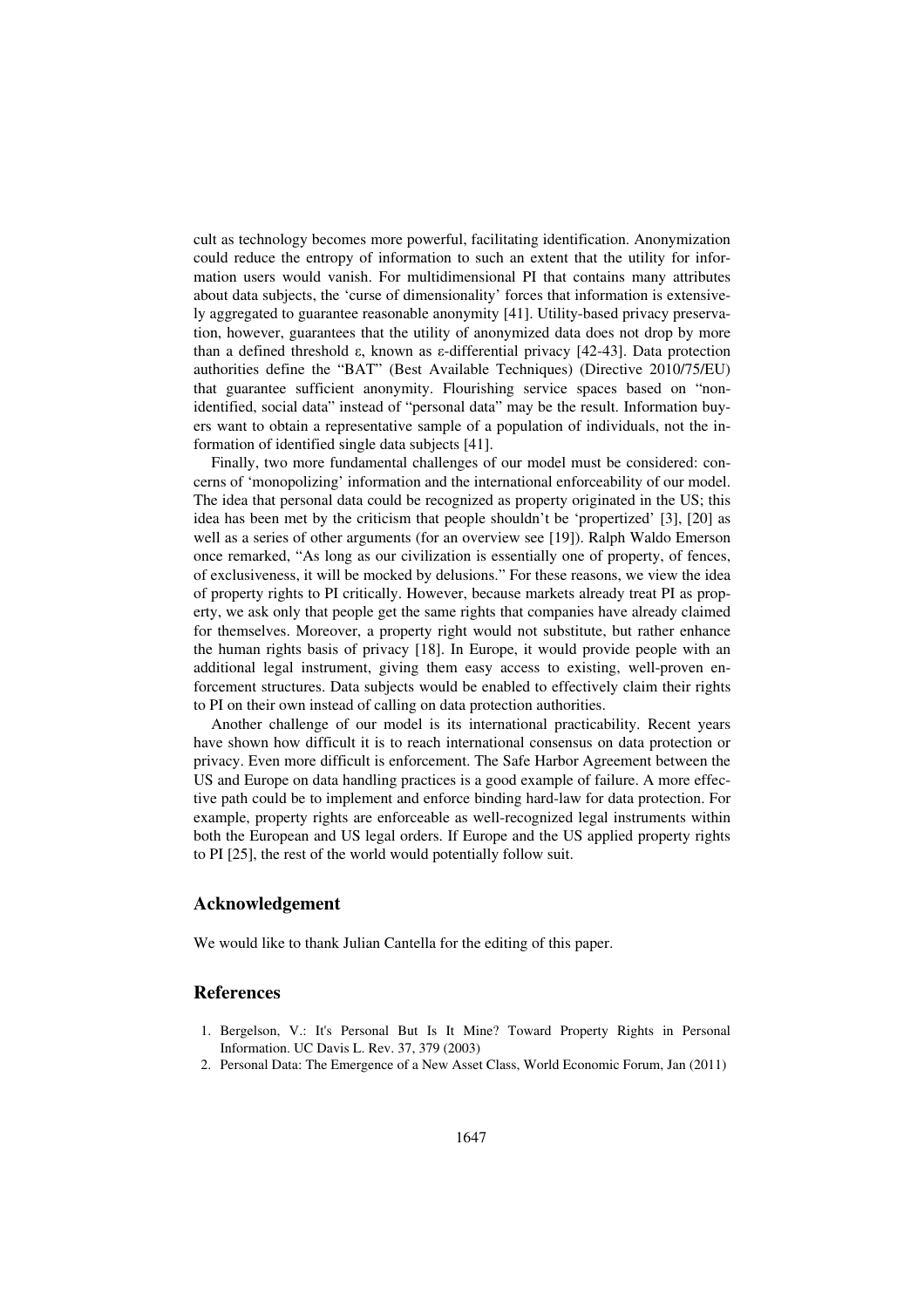- 3. Noam, E.M.: Privacy and Self-Regulation: Markets for Electronic Privacy. In: Wellbery, B.S. (ed.): Privacy and Self-Regulation in the Information Age, pp. 21-33. NTIA (1997)
- 4. Rethinking Personal Data: Strengthening Trust, World Economic Forum, May (2012)
- 5. Angwin, J.: Online Tracking Ramps Up Popularity of User-Tailored Advertising Fuels Data Gathering on Browsing Habits. WSJ, June 18, B1 (2012)
- 6. Bott, E.: The Do Not Track Standard has Crossed into Crazy Territory, http://www.zdnet. com/the-do-not-track-standard-has-crossed-into-crazy-territory-7000005502/
- 7. Cranor, L.F., Guduru, P., Arjula, M.: User Interfaces for Privacy Agents. ACM Transactions on Computer-Human Interaction 13, 135-178 (2006)
- 8. Karjoth, G., Schunter, M., Waidner, M.: Privacy-Enabled Services for Enterprises. In: 13<sup>th</sup> International Workshop on DEXA, pp. 483-487, Aix-en-Provence (2002)
- 9. Gritzalis, S.: Enhancing Web Privacy and Anonymity in the Digital Era. IMCS 12, 255- 287 (2004)
- 10. Sweeney, L.: k-Anonymity: A Model for Protecting Privacy. IJUFKS 10, 557 (2002)
- 11. Spiekermann, S., Dickinson, I., Günther, O., Reynolds, D.: User Agents in E-commerce Environments: Industry vs. Consumer Perspectives on Data Exchange. In: Eder, J., Missikoff, M. (eds.): LNCS, Vol. 2681, pp. 696-710. Springer, Berlin (2003)
- 12. Personal Data in the Cloud: A Global Survey of Consumer Attitudes, Fujitsu Res. Inst. (2010)
- 13. Borcea-Pfitzmann, K., Pfitzmann, A., Berg, M.: Privacy 3.0 := Data Minimization + User Control + Contextual Integrity. IT 53 (1), 34-40 (2011)
- 14. Acquisti, A.: The Economics of Personal Data and the Economics of Privacy. 30 Years after the OECD Privacy Guidelines. OECD (2010)
- 15. Posner, R.A.: The Economics of Privacy. Am. Econ. Rev. 71, 405-409 (1981)
- 16. Calzolari, G., Pavan, A.: On the Optimality of Privacy in Sequential Contracting. Journal of Economic Theory 130, 168-204 (2006)
- 17. Acquisti, A., Varian, H.R.: Conditioning Prices on Purchase History. Marketing Science 24, 367-381 (2005)
- 18. Purtova, N.: Property Rights in Personal Data: a European Perspective. Dissertation, Uitgeverij BOXPress, Oistervijk (2011)
- 19. Schwartz, P.M.: Property, Privacy, and Personal Data. Harv. L. Rev. 117, 2056 (2003)
- 20. Cohen, J.E.: Examined Lives: Informational Privacy and the Subject as Object. Stanford Law Review 52, 1373-1437 (1999)
- 21. Laudon, K.C.: Markets and Privacy. Communications of the ACM 39, 92-104 (1996)
- 22. Aperjis, C., Huberman, B.: A Market for Unbiased Private Data: Paying Individuals According to their Privacy Attitudes. HP Working Paper (2012)
- 23. Smith, H.J., Milberg, S.J., Burke, S.J.: Information Privacy: Measuring Individuals' Concerns about Organizational Practices. MIS Quarterly 20, 167-196 (1996)
- 24. Jentzsch, N., Preibusch, S., Harasser, A.: Study on Monetising Privacy: An Economic Model for Pricing Personal Information. ENISA (2012)
- 25. Purtova, N.: Property Rights in Personal Data: Learning from the American Discourse. CLSR 25 (6), 507-521 (2009)
- 26. Art29WP: 01197/11/EN WP 187 Opinion 15/2011 on the Definition of Consent, Article 29 Data Protection Working Party, Adopted on 13 July 2011 (2011)
- 27. Spiekermann, S., Cranor, L.F.: Engineering Privacy. IEEE Transactions on Software Engineering 35, 67-82 (2009)
- 28. Spiekermann, S., Korunovska, J., Bauer, C.: Psychology of Ownership and Asset Defense: Why People Value their Personal Information Beyond Privacy. In: International Conference on Information Systems (ICIS 2012), Orlando, FL (2012)